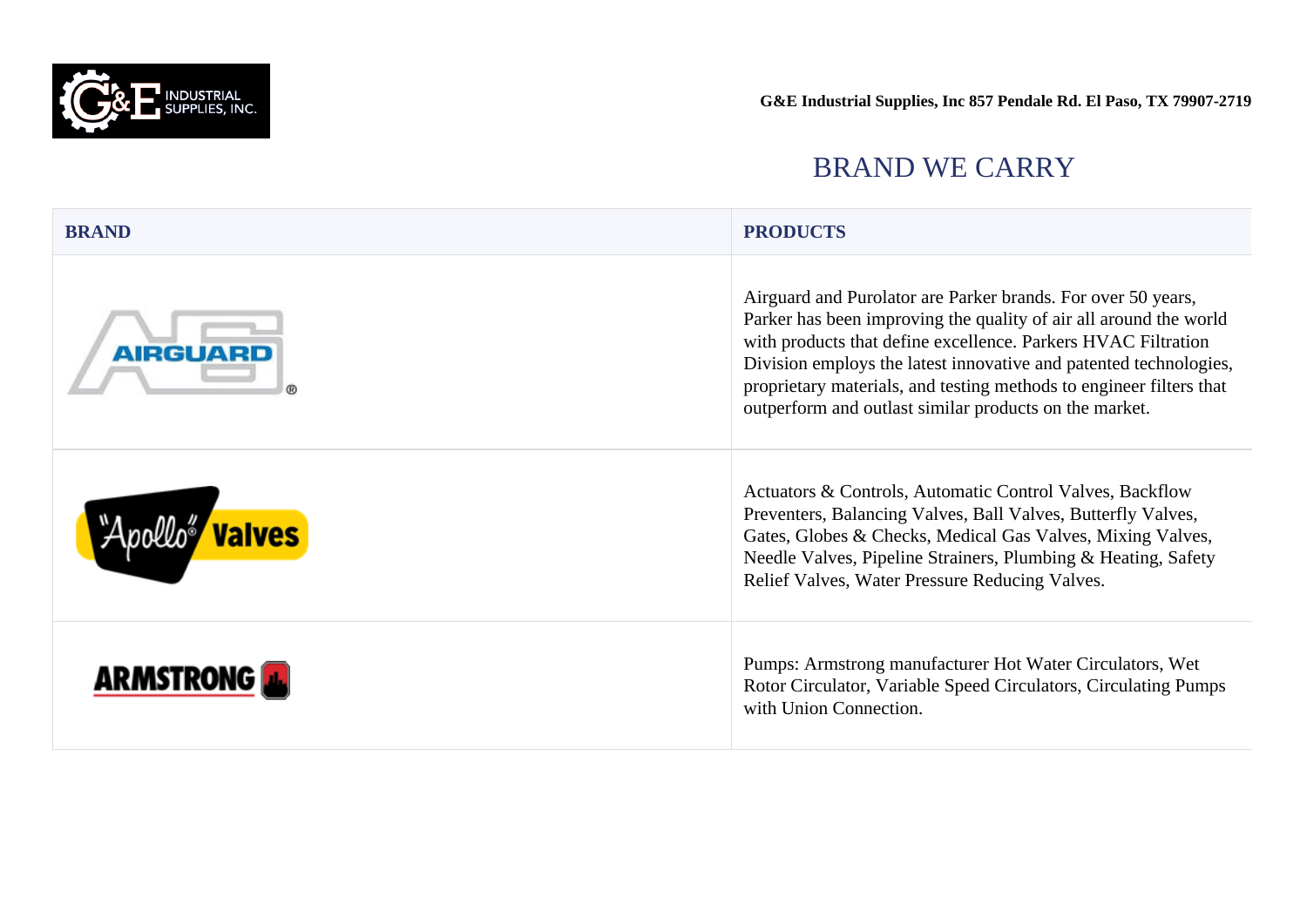

| <b>BRAND</b>       | <b>PRODUCTS</b>                                                                                                                                                                                                                                                                                                                                                |
|--------------------|----------------------------------------------------------------------------------------------------------------------------------------------------------------------------------------------------------------------------------------------------------------------------------------------------------------------------------------------------------------|
| ASCA               | EMERSON ASCO is the world leader in the control of fluids air,<br>gas, water, oil and steam. ASCO offer the most comprehensive<br>line of fluid control solutions for a wide range of industry-<br>focused application. ASCO have more than 50,000 highly<br>reliable products encompassing solenoid valves, actuators and<br>pressure & temperature switches. |
| <b>BEACONMEDES</b> | Beacon Medaes is a leader in medical gas and laboratory gas<br>systems. Within the medical gas market, they specialize in NFPA<br>and HTM-ISO standard products such as medical air systems,<br>medical vacuum systems, WAGD plants, manifolds, monitoring<br>equipment and pipeline components.                                                               |
|                    | Chromalox delivers Temperature Management Solutions for<br>piping systems, valves, and tanks, Process Heating Solutions for<br>revenue-generating industrial processes, Component Heating<br>Solutions for industrial equipment manufacturers.                                                                                                                 |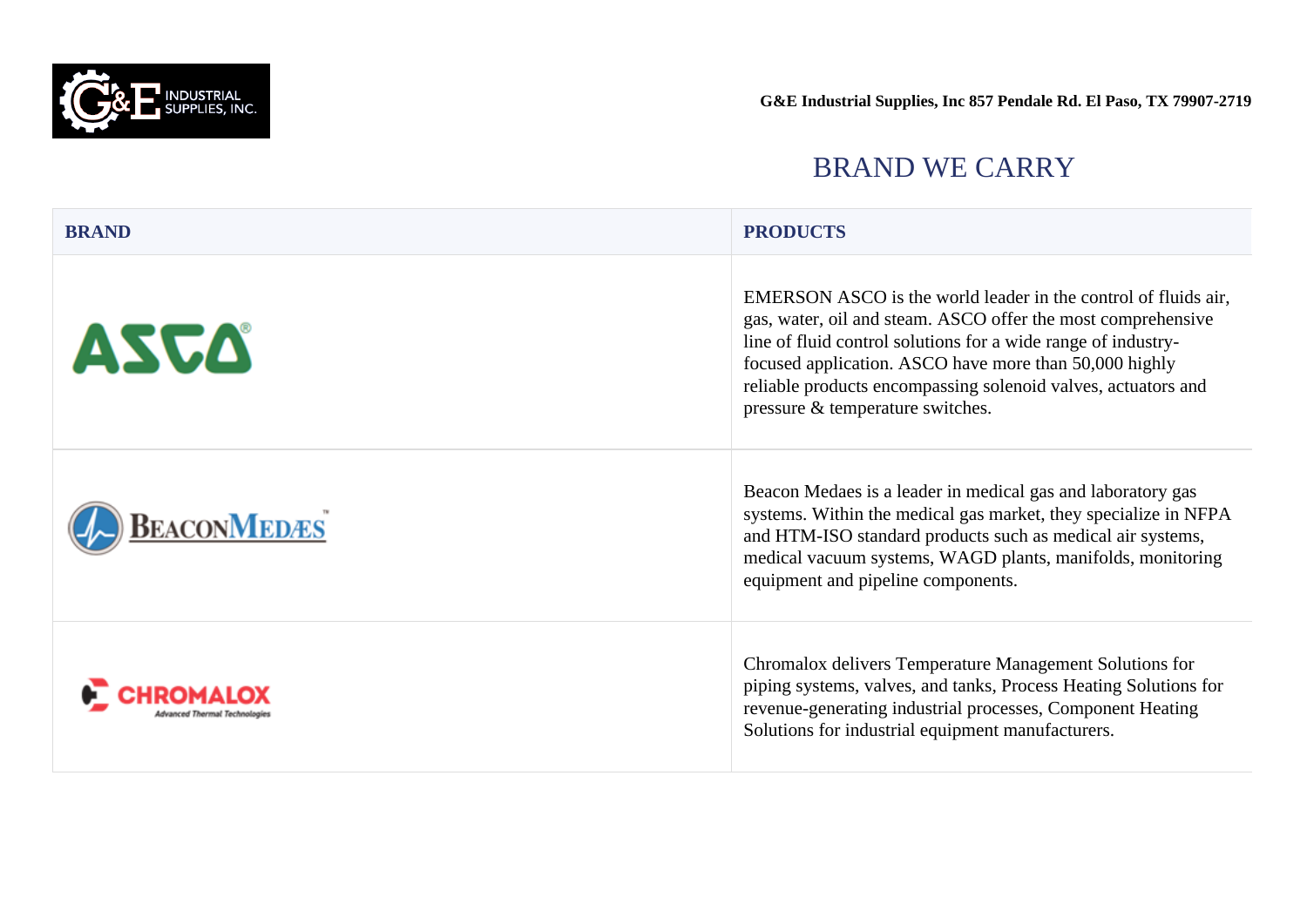

#### BRAND WE CARRY

#### **BRAND PRODUCTS**

Crown Engineering Corporation is one of the largest manufactures of electrodes, flame rods, and probes for ignition related applications regarding oil and gas fired equipment. They also manufacture industrial igniters, couplers, putty, gauge glass, fractional V-Belts.

Duratuf

Pressure Gauges, Air Velocity meters, Flow Transmitters, Flow Sensors, Bin Vibrators, Level Switches, Temperature gauges, Process Control Alarm Switch Modules, Chart Recorders, Data Loggers, Test Equipment, Valves.

Forbes Marshall is the manufacture of high-quality Steam and Fluid Specialty products. Products include Steam Traps, Steam Valves, Regulators, Control Valve, NVR, Steam Recovery System, Steam Metering and Safety Valves.







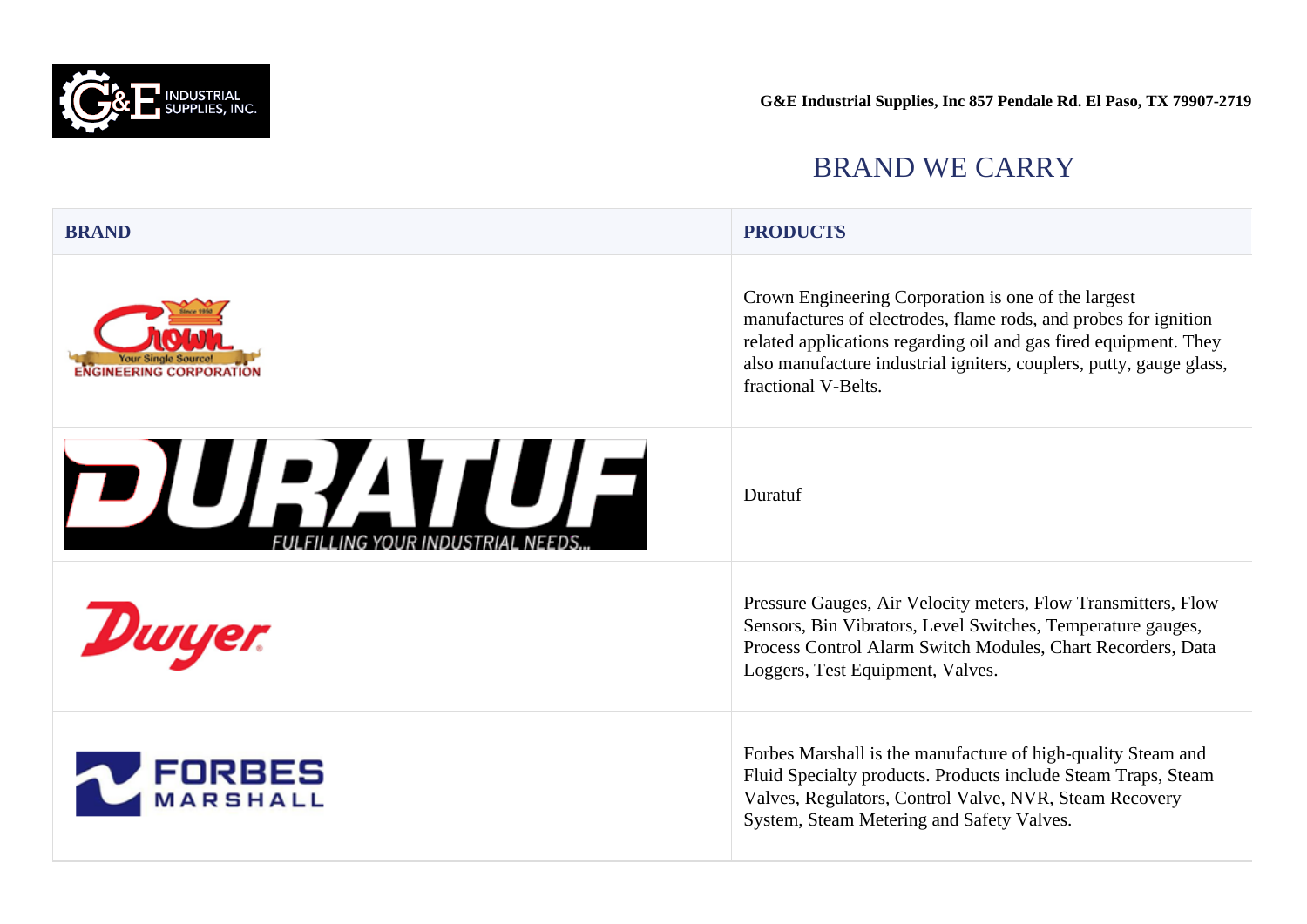

| <b>BRAND</b>    | <b>PRODUCTS</b>                                                                                                                                                                                                                                                                                                                                                                       |
|-----------------|---------------------------------------------------------------------------------------------------------------------------------------------------------------------------------------------------------------------------------------------------------------------------------------------------------------------------------------------------------------------------------------|
| <b>FSCURTIS</b> | FS Curtis Air Compressors: Rotary Screw Air Compressors, Oil<br>Free Compressors, Air Treatment Accessories, Aftermarket<br>Solutions.                                                                                                                                                                                                                                                |
|                 | A new type soft-spun air filter media (Glasfloss) made by the<br>newly patented Modigliani process was introduced by Pittsburgh<br>Plate Glass (PPG) in 1950. Today Glassfloss stands poised to<br>lead the industry in the 21st Century by furnishing the special<br>needs of the air filtration industry with quality products,<br>competitive price and reliable on time delivery. |
|                 | Invensys is now Schneider Electric Company Automation<br>Software Computer-based Automation Hardware Systems<br>Temperature Controllers Control Systems.                                                                                                                                                                                                                              |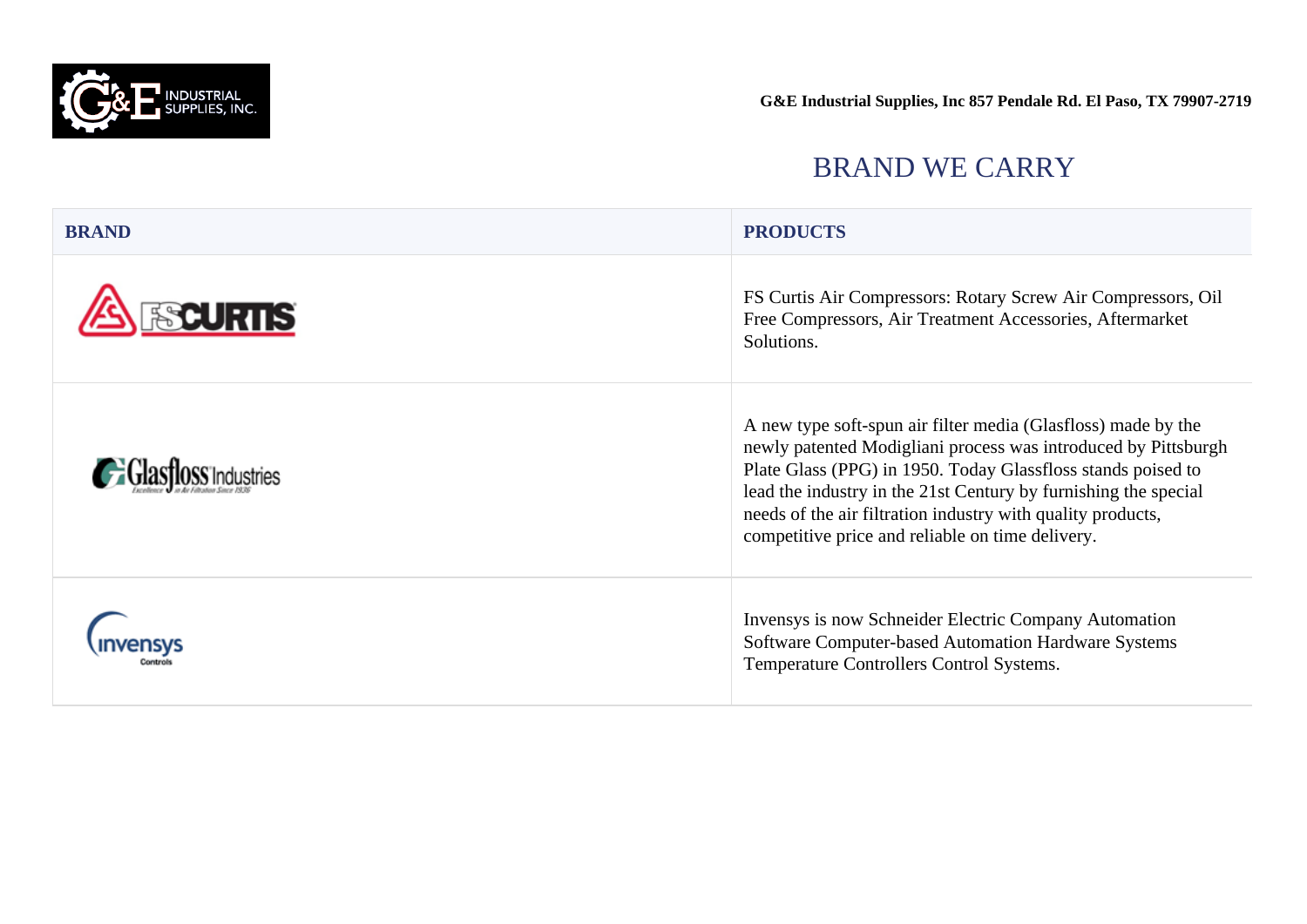

| <b>BRAND</b>             | <b>PRODUCTS</b>                                                                                                                                                                                                                                                                                                        |
|--------------------------|------------------------------------------------------------------------------------------------------------------------------------------------------------------------------------------------------------------------------------------------------------------------------------------------------------------------|
| <b>Katalie Strategie</b> | Through industry-leading expertise and proprietary blending<br>techniques, Isels engineers and chemists formulate lubricants of<br>the highest quality for virtually every industrial application. Air<br>Compressor Lubricants, NXT Refrigeration Lubricants, Caldera<br>Heat Transfer Fluids, Industrial Lubricants. |
| <b>TT Controls</b>       | ITT McDonnell & Miller: Boiler Controls and Power Switches.<br>McDonnell and Miller are now part of ITT. The range of<br>McDonnell & Miller includes several products for the<br>petrochemical and process industries. McDonnell & Miller<br>specializes particularly in Boiler Controls and power switches.           |
|                          | Jomar has several patented and unique valve solutions in their<br>products line. The most prominent of these being the Add-A-<br>Valve, an emergency shut off device designed to eliminate<br>shutdowns, the Filter Ball, a combination shut off valve and<br>strainer.                                                |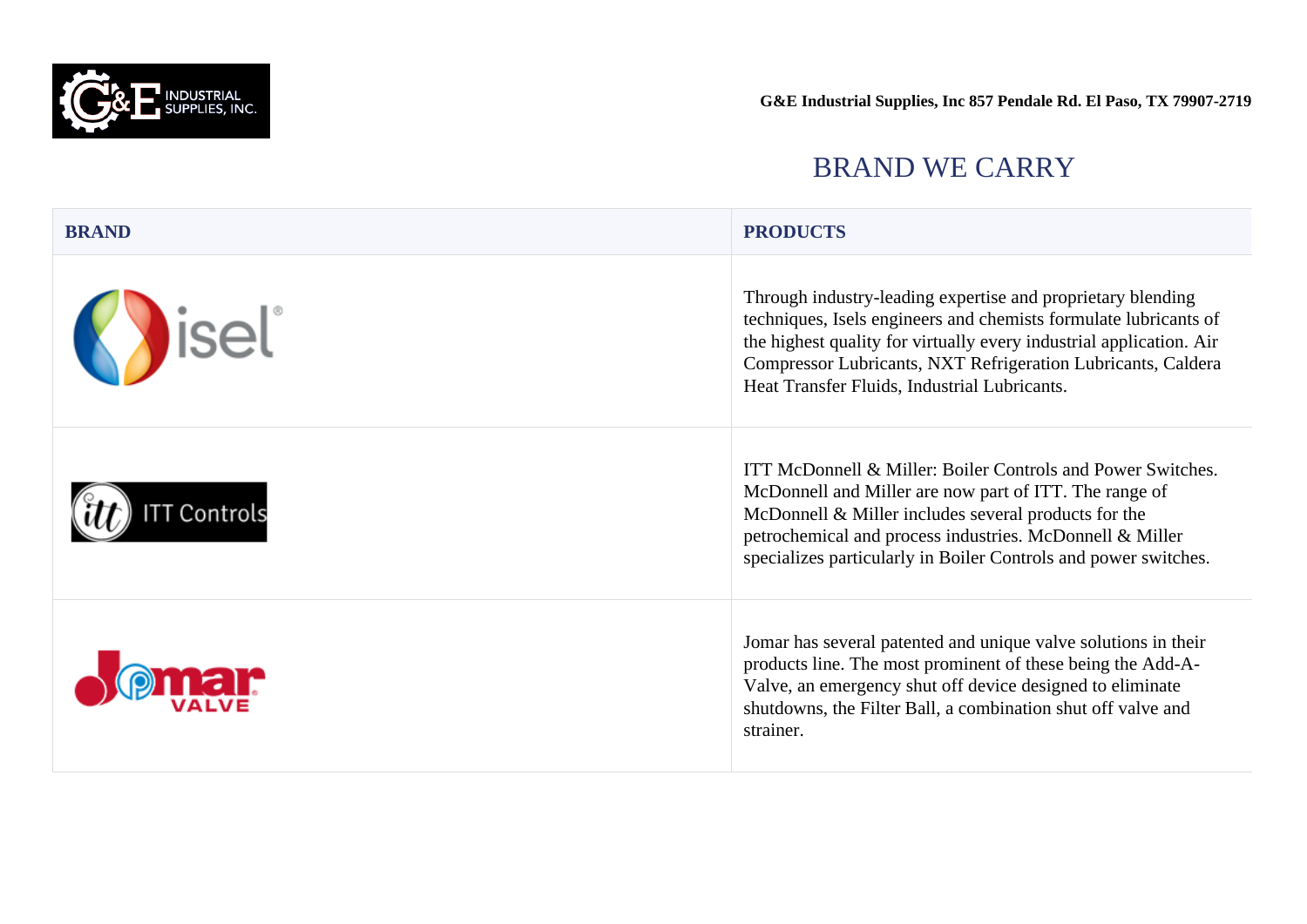

| <b>BRAND</b>                             | <b>PRODUCTS</b>                                                                                                                                                                                                                                                                                                              |
|------------------------------------------|------------------------------------------------------------------------------------------------------------------------------------------------------------------------------------------------------------------------------------------------------------------------------------------------------------------------------|
| <b>EKUNKLE</b><br><i>l</i> alve Division | Kunkle delivers quality products from cryogenic to high<br>temperature and vacuum to high pressure Steam, Air, Gas, and<br>Liquid applications. Top industrial and commercial safety relief<br>valve.                                                                                                                        |
|                                          | Legend offers more than 9,000 products representing 80 plus<br>product classes designed for residential, commercial and<br>industrial applications. Everything you many need for behind the<br>wall, Legend has the most expansive offering of valves, fittings,<br>tubing and components for plumbing and hydronic systems. |
| <b>X</b> Lochinvar                       | Water Heaters for commercial businesses. Indirect plate and<br>frame commercial water heaters, Armor Condensing Water<br>Heater, Outdoor Water Heater and Accessories.                                                                                                                                                       |
| <b>ENTAIR</b>                            | Filtration: Marine filtration, RV Filtration, DIY Series, Designer<br>Water Treatment, Filtration Replacement Cartridges.                                                                                                                                                                                                    |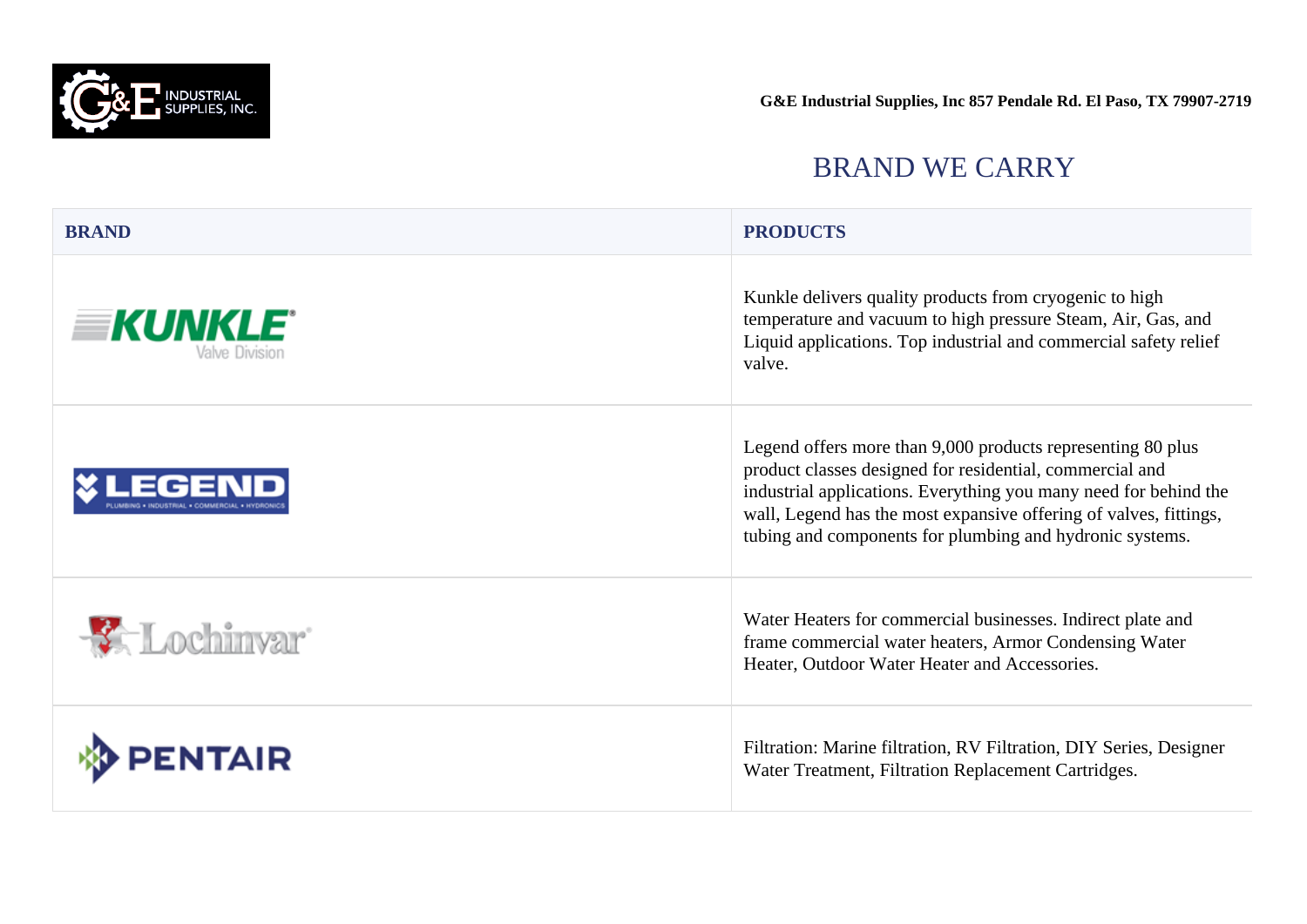

| <b>BRAND</b>                        | <b>PRODUCTS</b>                                                                                                                                                                                                                                    |
|-------------------------------------|----------------------------------------------------------------------------------------------------------------------------------------------------------------------------------------------------------------------------------------------------|
| PRECISION<br>BOILERS                | Precision Boilers manufactures industry-leading electric hot<br>water boilers and steam generators. Product include Water<br>Boilers, Steam Boilers, Steam Generators, Deaerators &<br>Feedwater, Blowdown Tanks, Water Heaters and Storage Tanks. |
| <b>CATOWESTERN, INC.</b><br>3 2 T 2 | CATO Western REPTECH Gauges: Industrial Supply gauges,<br>Special Gauges, Liquid Filled Gauges, Process Gauges, Dry<br>Utility Gauges, Special Purpose Gauges, Thermometers,<br>Accessories.                                                       |
|                                     | Natural Gas Regulators with Large Capacity for Big<br>Performance. Gas Meters, Gas Regulators, Diaphragm Meters.                                                                                                                                   |
| SIEMENS                             | Here you will find Siemens comprehensive offering for<br>automation technology and the digitalization of production.<br>Automation Systems, Industrial Controls, Industrial<br>Communication.                                                      |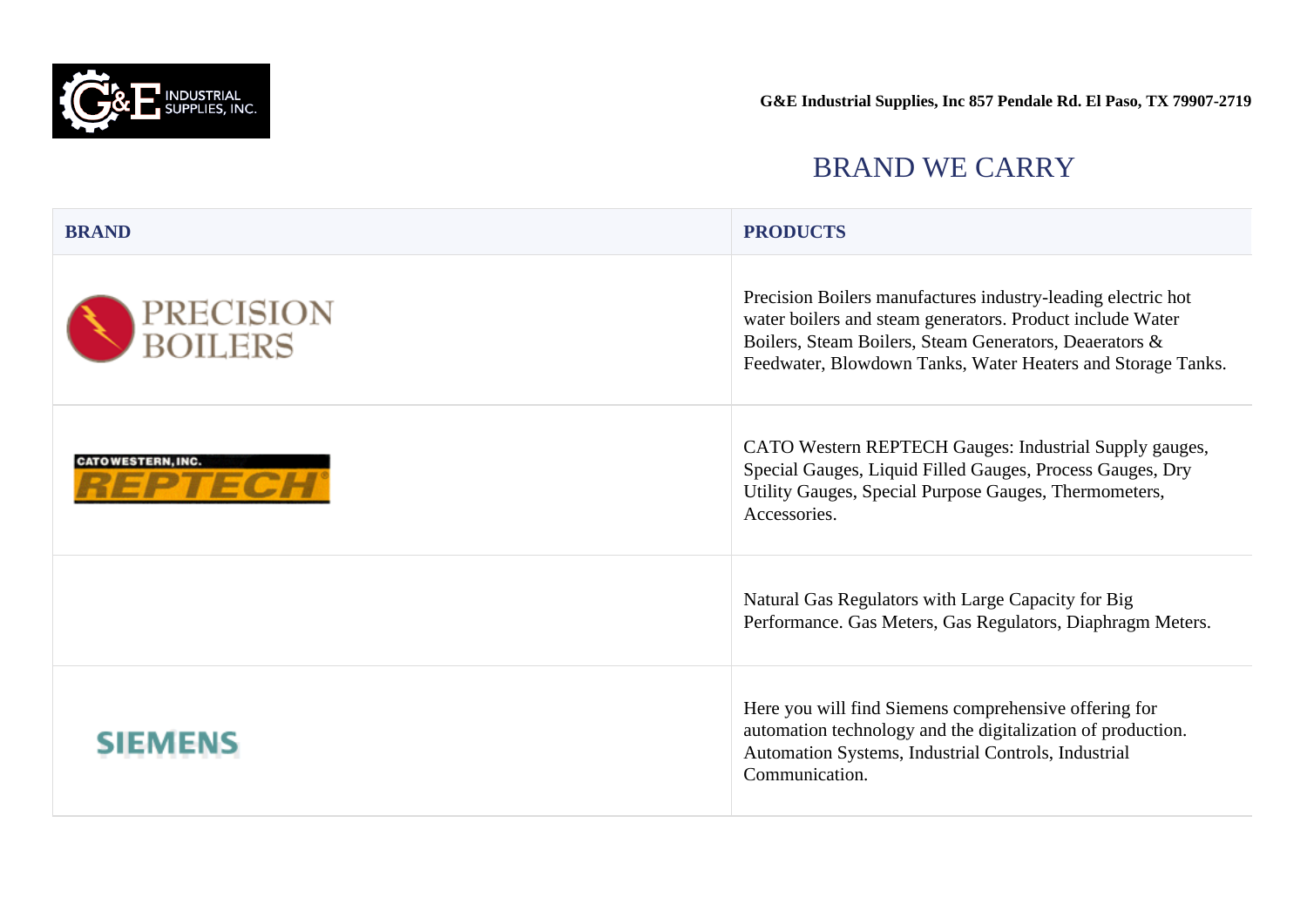

#### BRAND WE CARRY

| <b>BRAND</b> | <b>PRODUCTS</b> |  |
|--------------|-----------------|--|
|              |                 |  |

TEADIT Group is recognized worldwide as a leader in the development and manufacturing of innovative products for critical fluid sealing processes. The wide variety of sealing solutions developed by Teadit have been important tools for many industries including the Refining, Chemical Process, and Power Generation industries.

Temperature Products: Tel-Tru is a manufacturer of bimetal and digital thermometers as well as other temperature instruments and related accessories. Pressure Gauges, pressure transmitters. Compost Thermometer, Photo Development Thermometer.

U.S. SEAL MFG. is one of the leading suppliers of mechanical pump seals in the United States for over 60 years. The U.S. SEAL MFG. product line represents 95% of the replacement seal market. They offer a wide selection of head types and mating ring designs and stock thousands of seals in differing materials of construction.